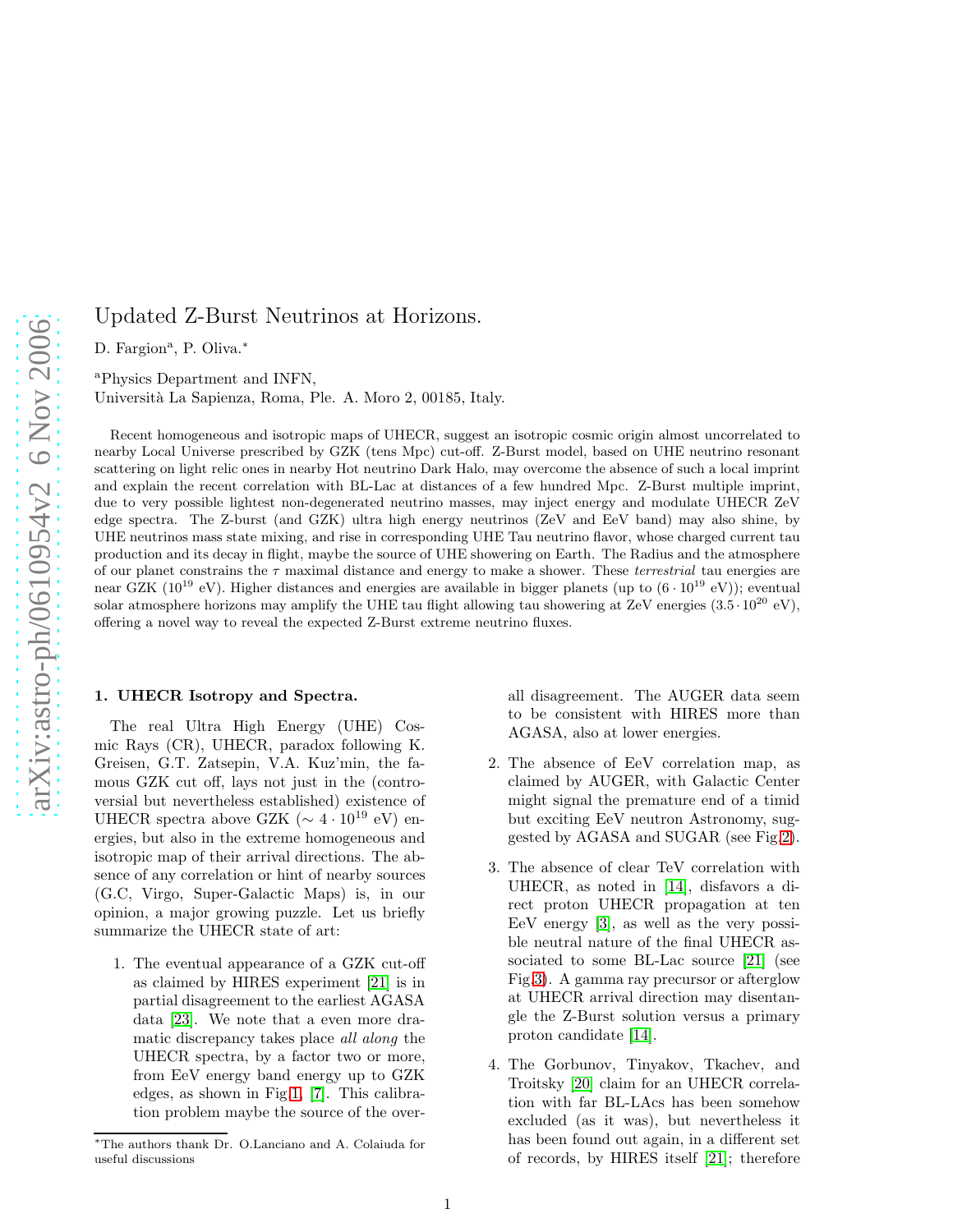

<span id="page-1-0"></span>Figure 1. Last Auger UHECR data versus HIRES and AGASA ones; it is remarkable how the disagreement between the spectra occurs already at few EeV energy band up to the most energetic edges. The arrows shows the discrepancy all along the UHECR spectra among the AGASA versus HIRES-AUGER experiments [\[7\]](#page-5-2).

BL-Lac are still on-stage candidate smoking gun for UHECR. Their imprint might be found in TeV gamma traces [\[14\]](#page-5-3).

The BL-Lac sources that might be the primary objects (by their UHE jet emission toward us), are mostly located at distances quite above GZK volumes (hundreds of Mpc). Therefore either one find a reasonable way to transport these UHECR from cosmic edges to us (with negligible or null energy losses) or one must advocate for extreme random magnetic fields,  $\sim 0.1 \mu$  Gauss, in Universe to diffuse their maps. The latter seems quite unrealistic. In a total different frame-work tens EeV protons, long life and un-deflected in a nearly magnetic-free Universe has been proposed recently [3] (but see also critical remarks in [\[14\]](#page-5-3)). Among the exotic solutions for UHECR free arrival from cosmic edges, Lorenz invariance violation has been more and more advocated (but also dismissed) and even UHECR mirror neutrons have been postulated [\[2\]](#page-5-5). The Z-Burst model based on well established neutrino masses (even at  $0.1 - 0.05$  eV) and on possible UHE neutrinos at ZeV energies [\[8\]](#page-5-6), [\[26\]](#page-5-7), [\[25\]](#page-5-8), might solve quite naturally the puzzle without new assumption on



<span id="page-1-1"></span>Figure 2. Last Auger UHECR data at EeV energy (71147 events) from AUGER and overimpress the expected local mass (GZK volume) imprint, in negative colors. The absence of any viewable galactic correlation or Local Group, at EeV energy (contrary to AGASA and SUGAR claim) might be indebt to a galactic magnetic field scrambling or to an overall dominance of extragalactic EeV UHECR; nevertheless the AUGER dismiss of any rising UHE EeV neutron astronomy in our Galaxy has been a surprise.

### New Physics.

### 1.1. UHECR and the BL Lac connection.

To make more compelling a UHECR - Z-Burst cosmic connection is the very possible correlation between most distant BL Lacs (found Gorbunov [\[20\]](#page-5-4) group as the ones shown in Table 1, or in [\[21\]](#page-5-0)) and UHECRs arrivals directions. These UHECR to reach us with the observed energy and to overcome the electron pairs energy losses, must be born at extreme energies, well above the ones needed for Z-Burst models [\[14\]](#page-5-3). Therefore the Z-Burst UHE neutrinos are more realistic than other extreme nucleon primary sources. It should be reminded that the very recent data by HIRES and Gorbunov group are finding correlation in a very narrow UHECR arrival angle, pointing for a neutral UHECR primary at ten EeV. Otherwise galactic field may slightly smear their directions. One must notice that among the Z-boson decay secondaries, UHE  $\gamma$  rays (by neutral pion at ten EeV energy) are required. Their presence, nevertheless have been recently bounded by AUGER records [\[7\]](#page-5-2). However it maybe be that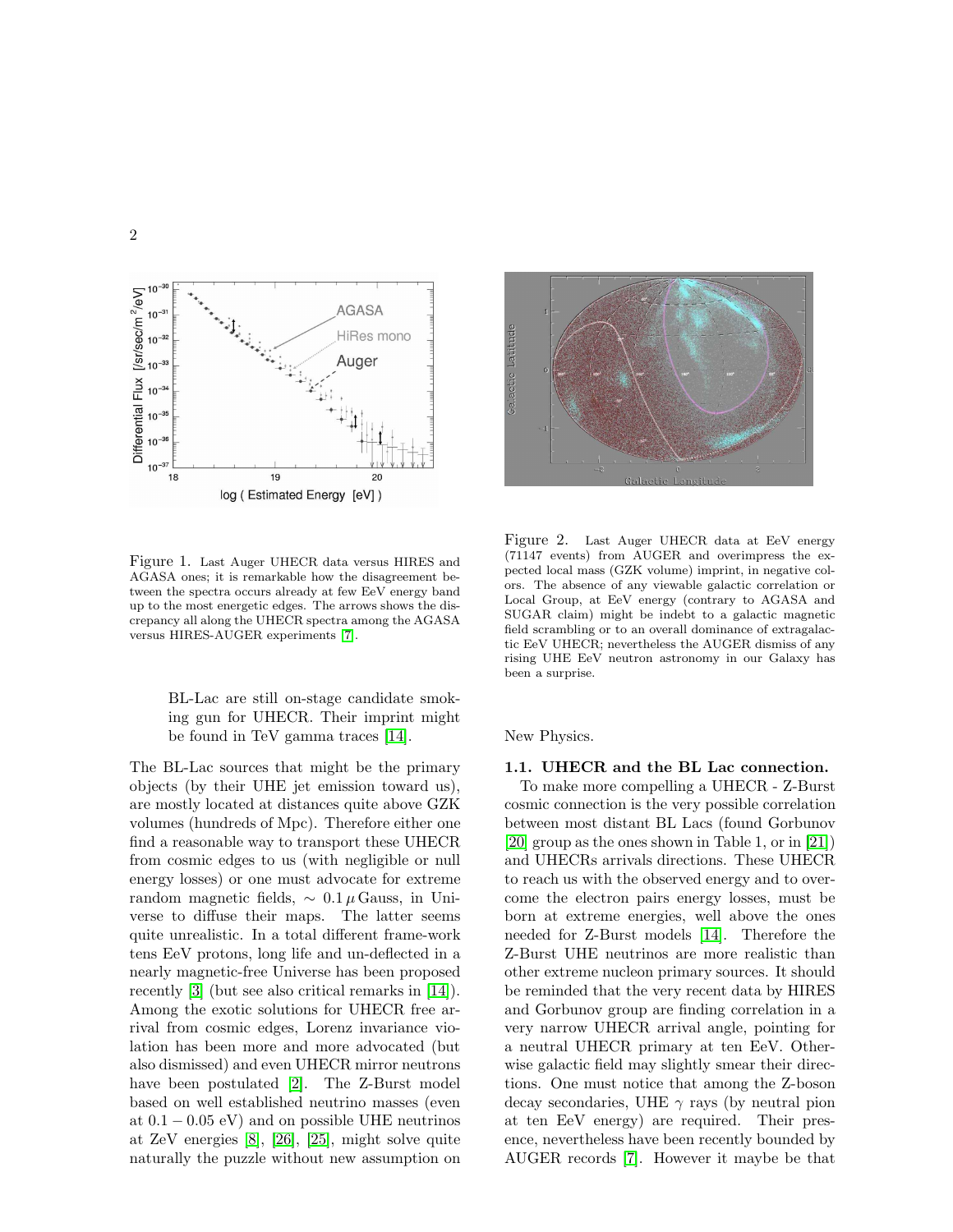Table 1 BL Lacs and their real energies.

| EGRET Name    | z     | $d$ (Mpc) | $E_{obs}(10^{19}eV)$ | $E_{in}(10^{19}eV)$ | Charge assignment |
|---------------|-------|-----------|----------------------|---------------------|-------------------|
| $0808 + 5114$ | 0.138 | 455       | 3.4                  | 9.2                 |                   |
| $1052 + 5718$ | 0.144 | 475       | 7.76                 | 14.7                | $0,-1$            |
| $1424 + 3734$ | 0.564 | 1861      | 4.97                 | $6 \times 10^3$     | $0, +1$           |
| $1850 + 5903$ | 0.53  | 1750      | 5.8                  | $10^{4}$            | $+1$              |



<span id="page-2-0"></span>Figure 3. As above Last Auger UHECR data at ten EeV energy (633 events) from AUGER and overimpress the expected local mass (GZK volume) imprint, in negative colors. The absence of any correlation, (as for AGASA and HIRES records) confirm a surprising homogeneity and isotropy possibly of cosmic origin.

just a  $5 - 10\%$  of UHECR at ten EeVs energies are enough to make the Hires BL-Lac connections with UHECR. This occur at the same resonance energies of primary neutrino at ten ZeV band and secondary nucleons at  $10^{20}$  eV (see [\[9\]](#page-5-9) and [\[13\]](#page-5-10)). To make these arguments short and readable let us summarize the fate of a final proton in a ten-EeV scenario versus the Z-Burst model: in the first case in Fig[.5,](#page-3-0) the primary UHECR, for most far BL Lac shown in Table 1, require extreme primary energy. On the other side we see in Fig[.6](#page-3-1) Z-burst secondary nucleon energy (after few tens Mpc flight) meets the needed values.



<span id="page-2-1"></span>Figure 4. Z-Burst model is based on UHE ZeV neutrino, ejected by far cosmic BL-Lac, AGN sources, scattering onto relic light ones spread in Huge Galactic Group Hot dark Halos. The halo radius maybe as large as GZK one and the Z decay might shower leading, among tens of pions, and gamma traces, to UHE neutral nucleons (neutron and anti-neutrons) or proton, anti-protons whose propagation and hitting the Earth arise as UHECR.

### 2. Z-Burst model for light neutrino mass.

The idea to use the relic neutrinos as a beam dump where to convert UHE cosmic  $\nu$  and  $\bar{\nu}$  hitting onto relic  $\bar{\nu}$  and  $\nu$  is multi-faces: it is already tuned, with present very possible light neutrino mass (0.05 – 0.1 eV) to UHE  $\nu$  at  $E_{\nu} = 4 - 2 \cdot 10^{22}$  $eV$  and to the observed UHECR edges above  $10^{20}$ eV, (namely  $8-4.10^{20}$  eV), fitting tens EeV photons secondaries. The light neutrino halo may extend to tens Mpc offering a wide nearly isotropic cloud to capture cosmic UHE ZeVs  $\bar{\nu}$  and  $\nu$ . Fig[.4](#page-2-1) shows the scenario of such a large halo where UHE ZeV  $\nu$  shower to observable nucleons:  $p, \bar{p},$  $n, \bar{n}$ . The last neutral ones are few Mpc long life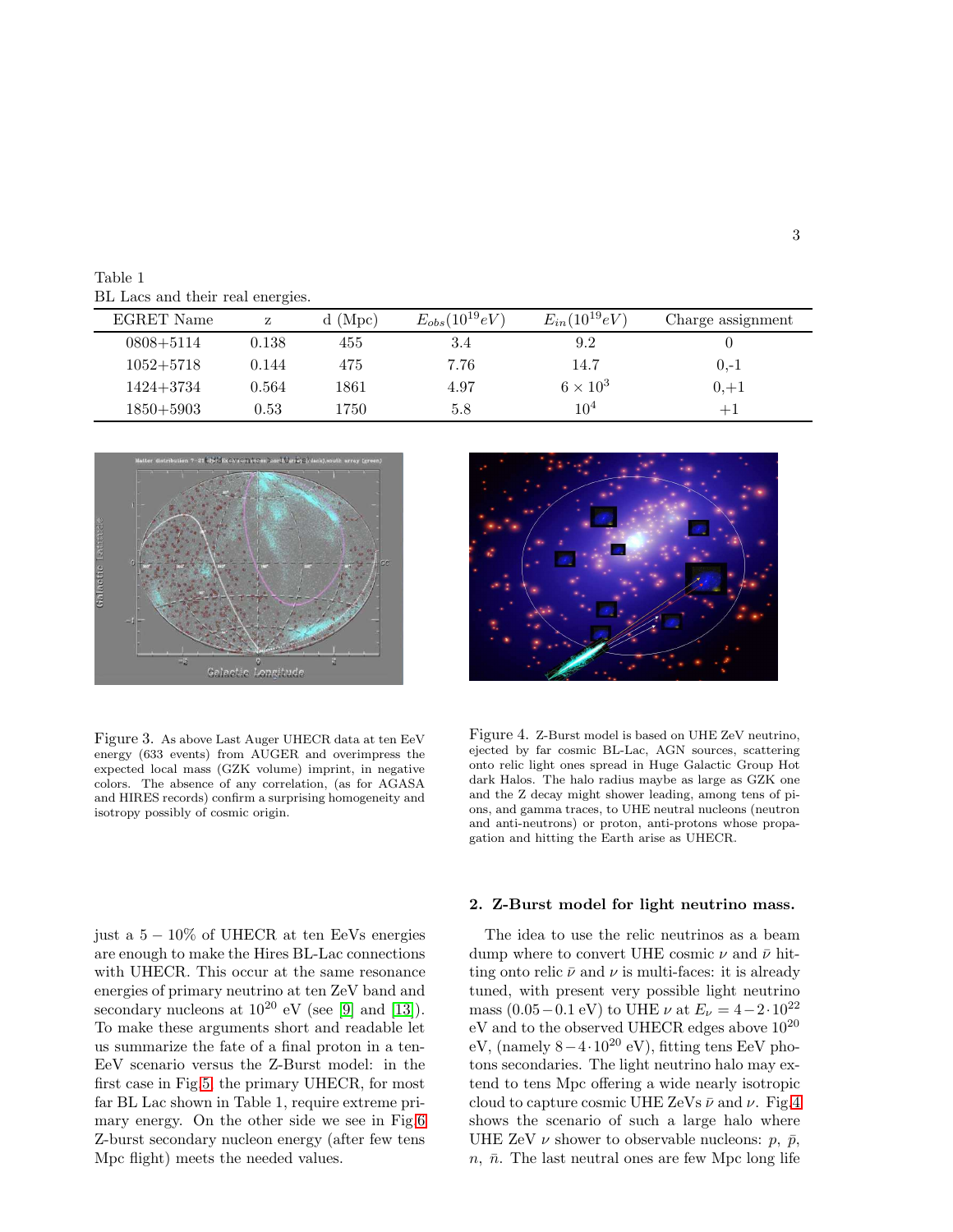

<span id="page-3-0"></span>Figure 5. The nearly cosmic distances of most far BL-Lac found in Gorbunov correlations (as the four shown in table and in figure above) needs to arrive on Earth after consistent energy losses; even in most optimistic scenarios their primary are over Z-Burst energy edges [\[14\]](#page-5-3).



<span id="page-3-1"></span>Figure 6. Z-Burst solution: read the text and [\[14\]](#page-5-3).

while the charged ones ar confined in a GZK volume (ten Mpc). The second role in light neutrino mass is the possibility to be so much light to split the mass degeneracy into twin or triple values. Consequently the Z-Burst may tune to different energies leading to different energy injection at UHECR spectra edges. Present and future large array, like Auger, may test this exciting UHE limits.

## 2.1. UHECR mirroring neutrino masses.

The different relic neutrino mass may be resonant in Z-boson production at different UHE



<span id="page-3-2"></span>Figure 7. Each relic neutrino mass may interact at a different incoming energy of UHE neutrino sources: the very recent evidences for a very light neutrino mass may lead to the partial breaking of the neutrino mass degeneracy as well as to the splitting of the UHE resonance energy of Z-Burst Showering leading to a possible future signature twin-towers at UHECR bumps in ZeV edges.

incoming neutrino. The highest energy couple with the lightest neutrino mass. This has been noted and explained [\[9\]](#page-5-9) and here summarized in Fig[.7](#page-3-2) and in Fig[.8.](#page-4-0) The UHE incoming neutrino meets the lightest neutrino mass making a resonant Z-boson at different energies; the highest incoming  $\nu$  energy scatters and resonates at lightest  $\nu$  masses. The clustering of fermions are bounded by their  $\nu$  masses (Pauli exclusion principle): the lightest relic  $\nu$  reach a lower density contrast respect the heavier ones. Therefore the density and the interaction probability may also be enhanced in multi Z-Burst peak appearances at the UHECR edges (see Fig[.7](#page-3-2) and Fig[.8\)](#page-4-0).

### 3. UHE  $\nu_{\tau}$  skimming the Sun.

The same UHE neutrinos at ZeV energy, predicted in Z-Burst model, might mix their primordial flavor, while travelling along stellar or galactic distances; for present atmospheric  $\nu$  mixing a complete oscillation take place at a distance  $L_{\nu_\mu \rightarrow \nu_\tau}$ :

$$
L_{\nu_{\mu} \rightarrow \nu_{\tau}} = 32 \ pc \bigg(\frac{E_{\nu}}{10^{21} eV}\bigg) \bigg(\frac{\Delta m_{ij}^2}{2.5 \cdot 10^{-3} eV^2}\bigg)^{-1}
$$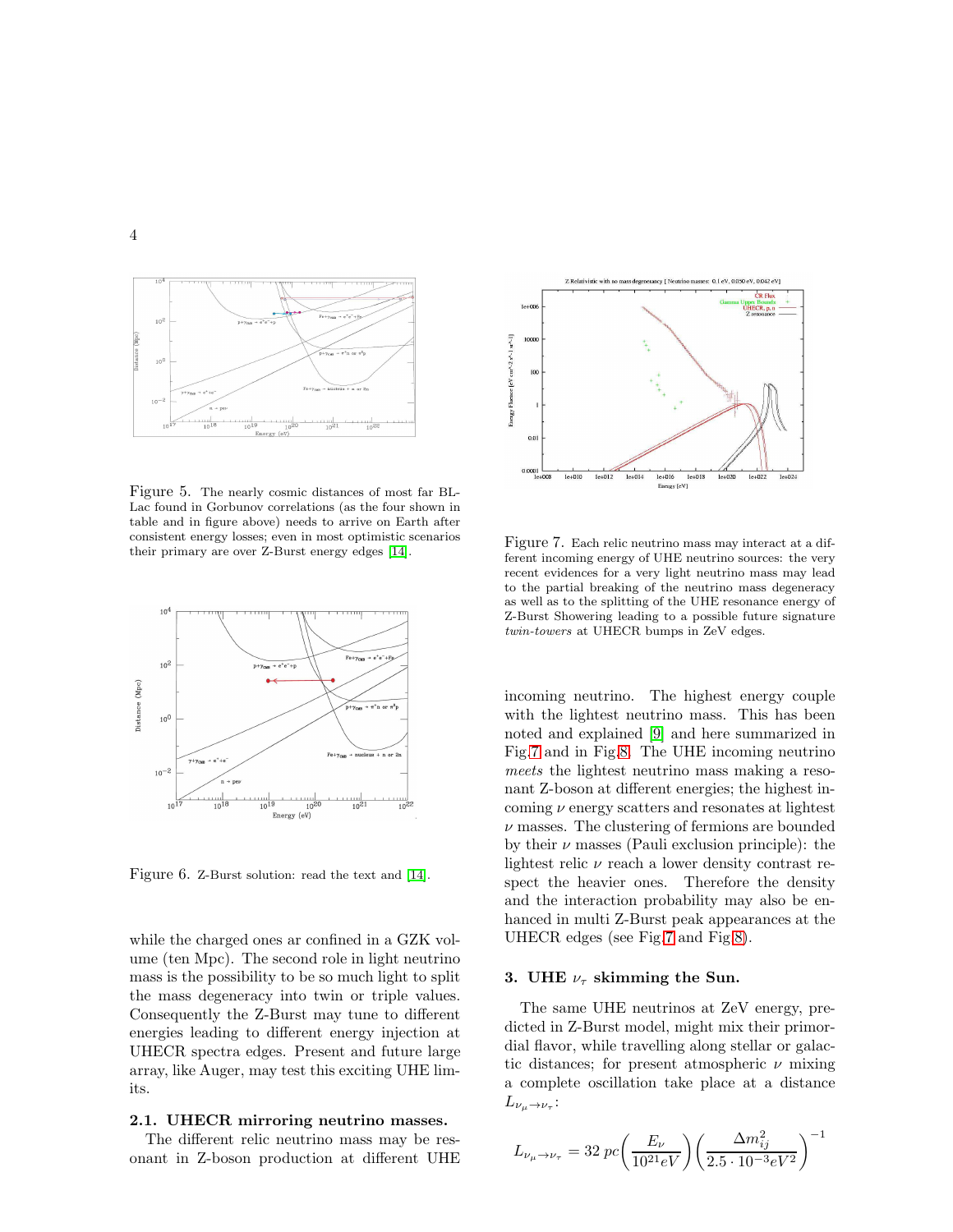

<span id="page-4-0"></span>Figure 8. As above relic neutrino mass may be very light and totally non degenerated; each mass may interact at a different incoming neutrino energy: the lighter the  $\nu$  mass the less is its clustering (Pauli principle) halo; the consequent neutrino scattering and its conversion probability in Z boson is lower and lower, as shown in corresponding fluence figure tower height.

giving life to the most rare  $\tau$  lepton components. These UHE  $\nu_{\tau}$  (of Z-Burst nature), while interacting on terrestrial crust maybe source of skimming neutrinos (HorTaus [\[11\]](#page-5-11), [12], preferentially at lower EeV energy band) whose ZeV tau decay in flight is too long,  $\simeq 5 \cdot 10^4$  km, to be contained in Earth air atmosphere. It has been recently noted [\[19\]](#page-5-12) that wider atmosphere layers are found in larger planets. The largest ones near Jupiter and Saturn may reach a corresponding  $\tau$  energy at  $4-6 \cdot 10^{19}$  eV. At ZeV energies the widest and nearest atmosphere horizons are found on our Sun. However such ZeV  $\nu_{\tau} \rightarrow \tau$  solar grazing showers, while in general being discontinue, are making brief millisecond flashes. These showers may manifest themselves in wide areas (on far Earth detectors or satellites) by their overlapping and nearly persistent bremsstrahlung secondary pairs which are blazing into X-ray flare. This occurs while an observer is crossing into the beam showers cone radiated all along the sun limb edges; the solar skimming bremsstrahlung shower may mimic weakest solar flares or pulsed flashes within a narrow (few seconds) duration, due to the sharp density profile size of the sun



<span id="page-4-1"></span>Figure 9. The interaction length of the tau and parental UHE neutrino in water, rock and solar atmosphere. For the best neutrino-tau conversion we considered here the sun limb where the solar density and pressure are a fraction of the terrestrial one (one third). The consequent approximated tau length is crossing the solar cord at  $2 \cdot 10^4$ km size, in corresponding energies of ZeV values, shown by the two top arrows.

 $(\simeq 200km)$  where the phenomena occurs; these showers may be correlated to known sources arrival directions [\[19\]](#page-5-12).

#### 3.1. UHE  $\nu_{\tau}$  and  $\tau$  interaction lengths.

To estimate the UHE neutrino  $\nu_{\tau}$  behavior while skimming the solar atmosphere, making its UHE  $\tau$  whose later flight and decay may blaze at solar edges we show (see Fig[.9\)](#page-4-1) their interaction lengths in respect to the terrestrial cases. The tau showering at horizons has a long story [\[11\]](#page-5-11), [12], [\[16\]](#page-5-13), [\[17\]](#page-5-14), [\[18\]](#page-5-15), [\[4\]](#page-5-16), [\[5\]](#page-5-17). The interaction length play a key role: the  $\tau$  energy losses in solar atmosphere allows to reach distances as large as  $2.10^4$  km, because of the much large solar radius (than Earth one, by a factor 109) and its larger height growth (25 times the terrestrial ones); see also [\[19\]](#page-5-12). The consequent place where best tau skimming occur has an energy a ZeV edges, as shown in Fig[.9.](#page-4-1)

### 4. Conclusions

Z-Burst is still an open solution to UHECR puzzling isotropy, BL Lac Connections and possible future showering in solar edges. Z-Burst may